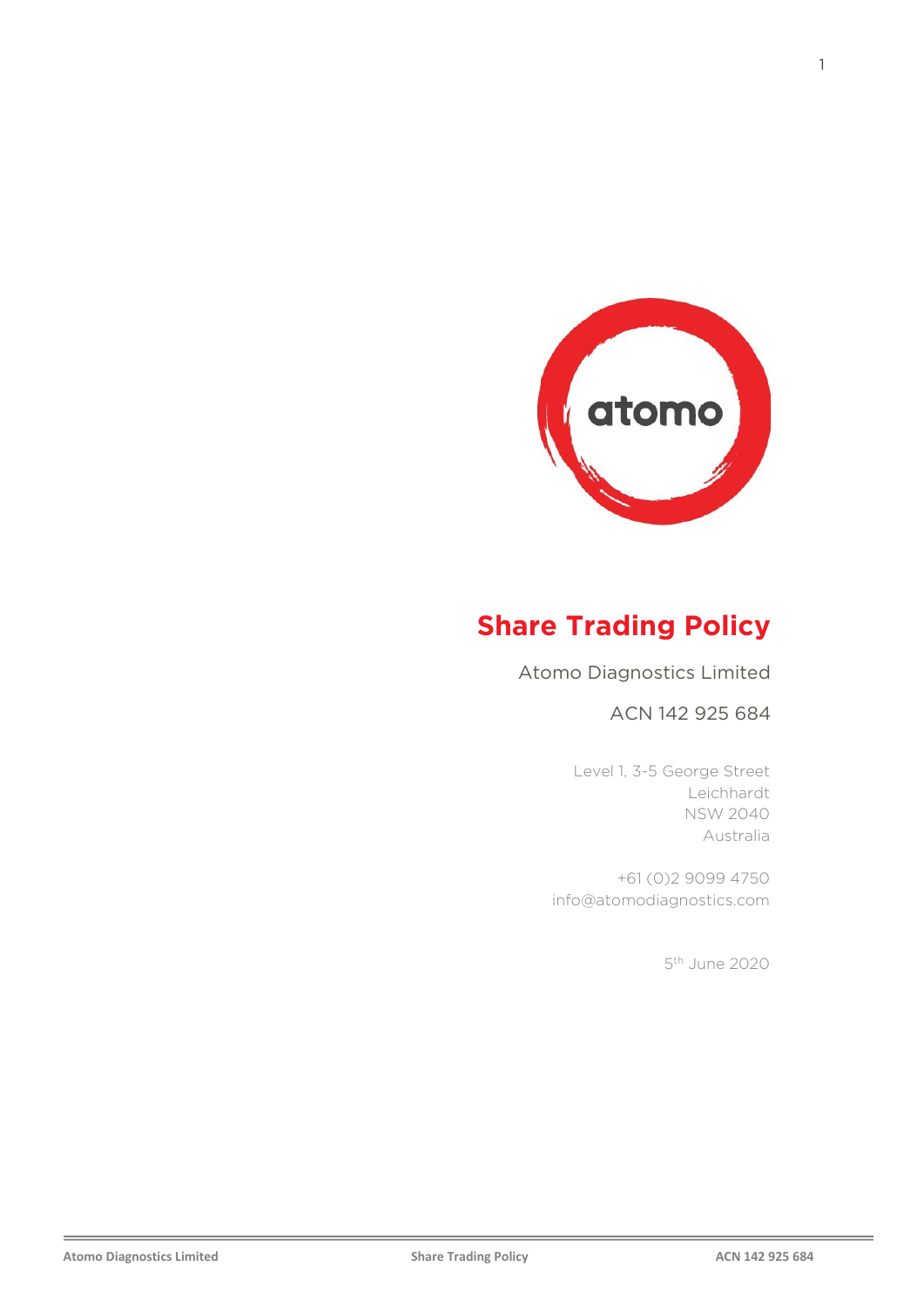# Table of Contents

| 1. Introduction                                | p. 3  |
|------------------------------------------------|-------|
| 2. Definitions and Interpretation              | p. 4  |
| 3. What Securities Are Covered By This Policy? | p. 6  |
| 4. Standards                                   | p. 6  |
| 5. Prohibition on Insider Trading              | p. 6  |
| 6. Guidelines for Trading in Securities        | p. 10 |
| 7. ASX Notifications by Directors              | p. 19 |
| 8. Employment and Monitoring                   | p. 20 |
| 9. Compliance                                  | p. 20 |
| 10. Review                                     | p. 20 |
| 11. Policy Responsibility                      | p. 21 |
| 12. Disclosure of Policy                       | p. 21 |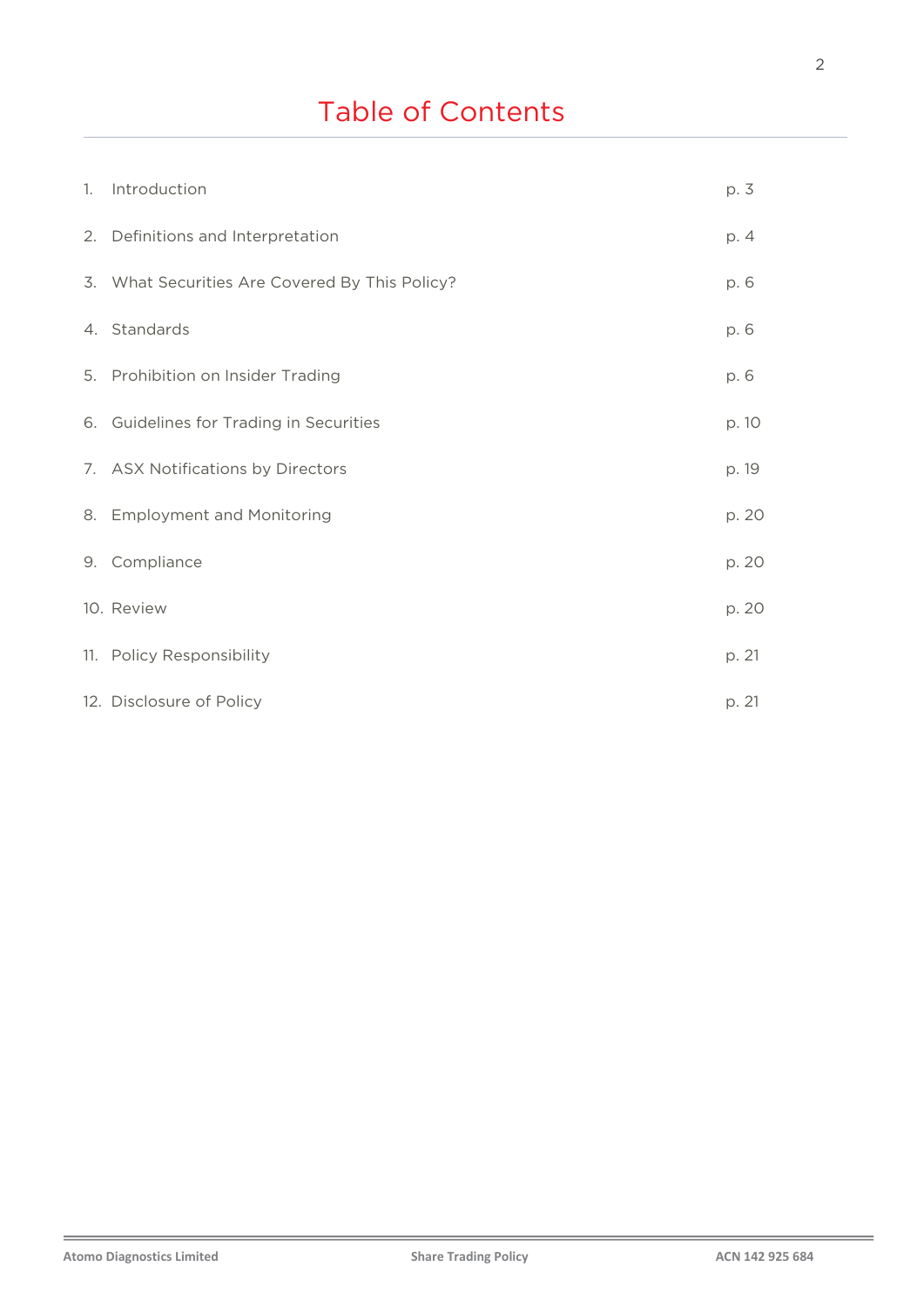Date adopted by the board: 5<sup>th</sup> June 2020

# 1. Introduction

#### 1.1 Background and purpose

Atomo is committed to complying with the Corporations Act and the ASX Listing Rules to create a transparent market in the trading of its securities on the ASX.

ASX Listing Rule 12.9 requires Atomo, as a listed entity, to have a trading policy that restricts its key management personnel from trading in its securities during certain closed periods. Key management personnel are those persons having authority and responsibility for planning, directing and controlling, directly or indirectly, the activities of Atomo Atomo has determined that its key management personnel are its Directors, the Chief Financial Officer, the Chief Operating Officer and the Chief Commercial Officer(Key Management Personnel).

Directors and employees are encouraged to hold shares in Atomo. It is important, however, that care is taken in the timing of any dealing in Atomo securities to avoid "insider trading".

The purpose of this Policy is to ensure that:

- (a) Key Management Personnel; and
- (b) all other employees of the Company and each of the Company's Related Bodies Corporate,

#### (together, Atomo Personnel),

are aware of the legal restrictions on trading securities, while in possession of unpublished price sensitive information concerning Atomo.

If you are uncertain of the status of unpublished information, you should discuss it with the Chief Financial Officer or Company Secretary before engaging in any trade in Atomo securities.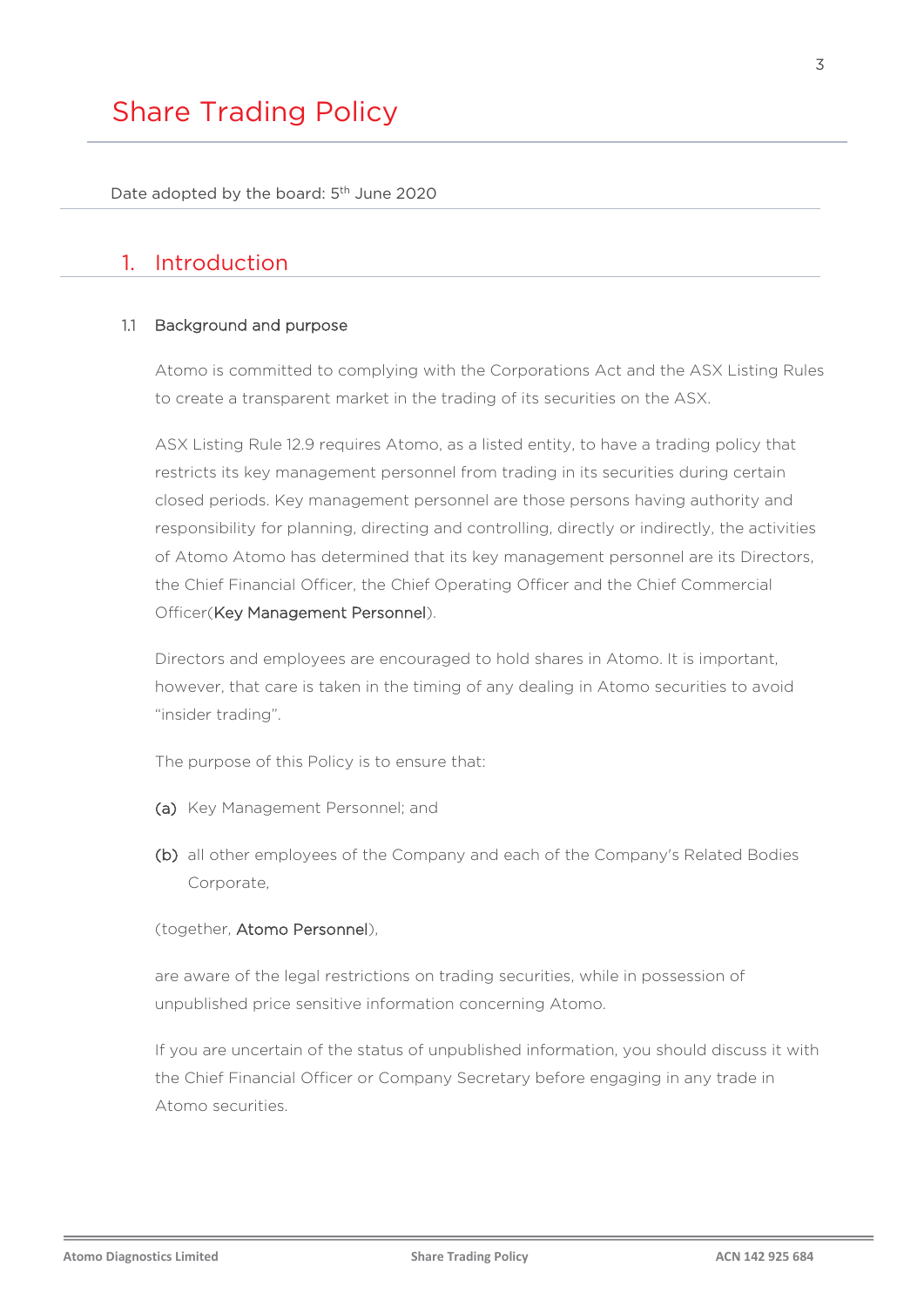Additionally, the objectives of this Policy are to:

- (a) minimise the risk of Atomo Personnel contravening the laws against insider trading;
- (b) minimise the risk of the appearance of insider trading and the significant reputational damage that may cause to Atomo;
- (c) ensure Atomo is able to meet its reporting obligations under the ASX Listing Rules; and
- (d) increase transparency with respect to trading in Atomo securities by Atomo Personnel.

To achieve these objectives, Atomo Personnel should consider this Policy to be binding on them in the absence of a specific exemption by the Board.

#### 1.2 Who does this Policy apply to?

This Policy applies to all Atomo Personnel.

It is important to remember that although this Policy only applies to Atomo Personnel, the insider trading prohibitions set out in the Corporations Act apply to all persons (including family members of Atomo Personnel).

If you are in any doubt as to how this Policy may affect you, you should seek assistance from the Company Secretary before trading.

### 2. Definitions and Interpretation

#### 2.1 Definitions

General terms and abbreviations used in this Policy have the meanings set out below:

ASX means ASX Limited ACN 008 624 691 (ASX Limited) or the securities market operated by ASX Limited, as the case may be.

ASX Listing Rules means the listing rules of the ASX, as amended from time to time.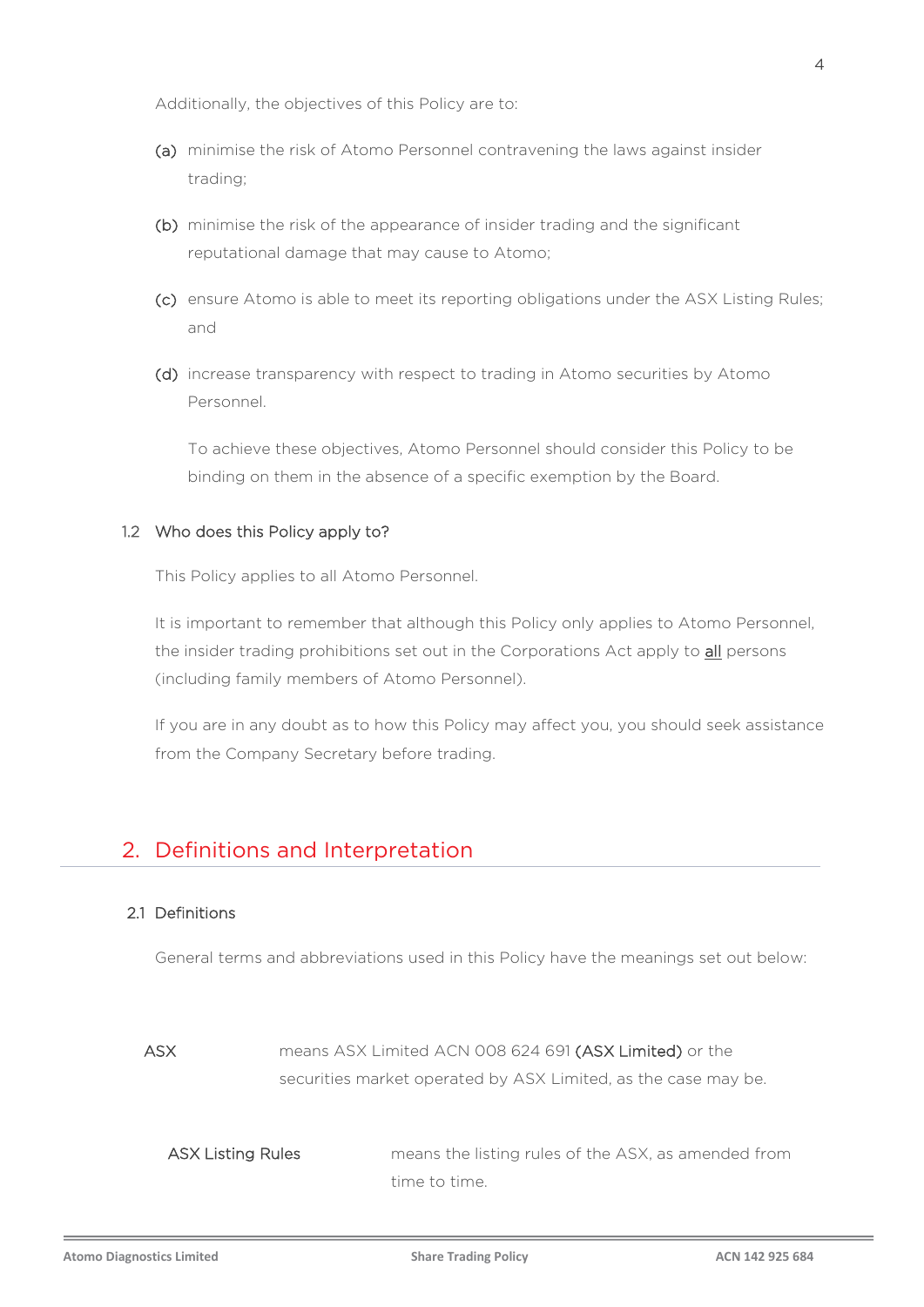| <b>Audit and Risk</b><br>Committee | means the audit and risk committee established by<br>the board.          |
|------------------------------------|--------------------------------------------------------------------------|
| Atomo                              | means Atomo Diagnostics.                                                 |
| Atomo Personnel                    | has the meaning given to that term in section 1.1<br>of this policy.     |
| <b>Board</b>                       | means the Board of Directors at Atomo.                                   |
| Chair                              | means the Chair of the Board.                                            |
| <b>Closed Period</b>               | has the meaning given in section 6.2 of this policy.                     |
| <b>Company Secretary</b>           | means a person appointed to the office of Company<br>Secretary of Atomo. |
| <b>Corporations Act</b>            | means the Corporations Act 2001 (Cth.)                                   |
| <b>Corporations Regulations</b>    | means the Corporations Regulations 2001 (Cth.)                           |
| Director                           | means a Director of Atomo.                                               |
| Key Management<br>Personnel        | has the meaning given to that term in section 1.1<br>of this policy.     |
| <b>Related Bodies Corporate</b>    | has the meaning given to it in section 9 of the<br>Corporations Act.     |
| <b>Trading Window</b>              | has the meaning given to that term in section 6.3 of<br>this policy.     |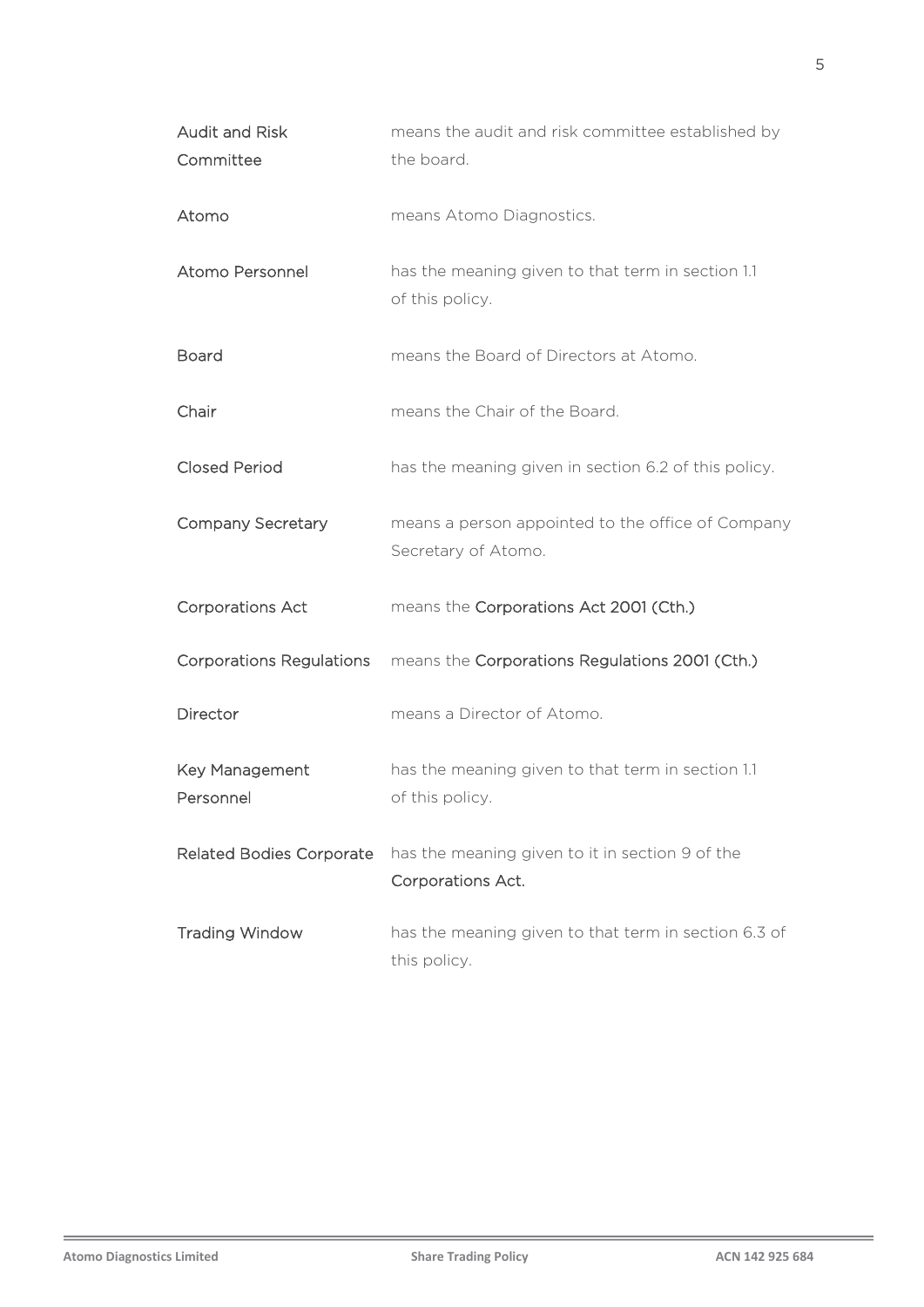## 3. What Securities Are Covered by this Policy?

This Policy applies to the issue of new securities of Atomo and its Related Bodies Corporate; and the sale and purchase of any securities issued in Atomo or its Related Bodies Corporate from time to time.

The definition of "securities" in the Corporations Act is very broad. Securities are defined to include:

- (a) debentures, stocks or bonds issued, or proposed to be issued, by a government;
- (b) shares in, or debentures of, a body; and
- (c) units of such shares.

For the purposes of this Policy, the term "securities" also extends to financial products issued or created over or in respect of securities issued by Atomo (for example, warrants and other derivative products), whether the financial products are created by Atomo or by third parties.

### 4. Standards

All Atomo Personnel should ensure that all transactions in the Atomo securities comply with:

- (a) the Corporations Act and Corporations Regulations (including, without limitation, the insider trading provisions); and
- (b) the ASX Listing Rules (including, without limitation, the continuous disclosure requirements in ASX Listing Rule 3.1 and the disclosure of Directors' interests in accordance with ASX Listing Rule 3.19A).

# 5. Prohibition on Insider Trading

#### 5.1 Insider trading prohibition

(a) Atomo's shares are listed on the ASX. Section 1043A (of Part 7.10, Division 3) of the Corporations Act makes it an offence for a person in possession of information that is not generally available but which, if generally available, a reasonable person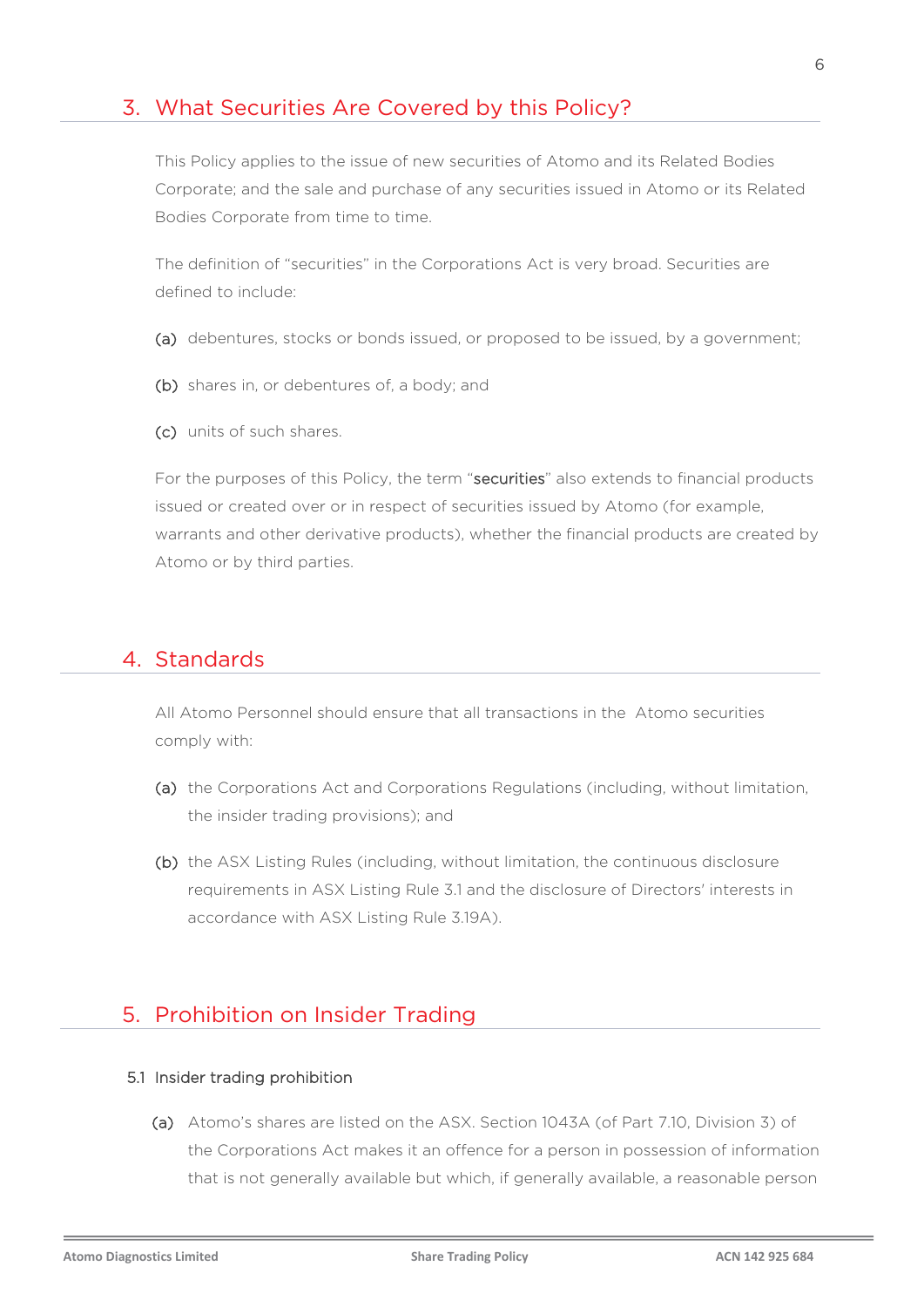would expect it to have a material effect on the price or value of Atomo securities  $\dots$ 

- (i) trade in (i.e. apply for, acquire or dispose of, or enter into an agreement to do any of these things) Atomo securities; or
- (ii) procure another person to trade in Atomo securities,

(each a 'dealing in Atomo securities').

- (b) The insider trading prohibition in section 1043A of the Corporations Act is MANDATORY and not a matter of quidance.
- (c) It does not matter how the person comes to have the inside information for example, whether the person learns it in the course of carrying out that person's responsibilities, in passing in the corridor, in the lift or at a social occasion.
- (d) It is an offence to communicate the information to another person with the knowledge that the person could deal in Atomo securities. Accordingly, the prohibition on insider trading cannot be avoided by a person procuring or arranging for another person to deal on his or her behalf.

#### 5.2 What is "price-sensitive information"

Price-sensitive information means information relating to Atomo or Atomo's subsidiaries that would, if the information were publicly known, be likely to:

- (a) have a material effect on the price or value of Atomo securities; or
- (b) influence persons who commonly invest in securities in deciding whether or not to buy or sell Atomo securities.

#### 5.3 Examples of "price-sensitive information"

Examples of possible price-sensitive information include, but are not limited to, the following:

- (a) a material acquisition, joint venture, realisation or disposal of assets;
- (b) a threat of material litigation against Atomo;
- (c) Atomo's sales and profit results materially exceeding or falling short of the market's expectations or the previously announced guidance by the Company;
- (d) a material change in debt, liquidity or cash flow;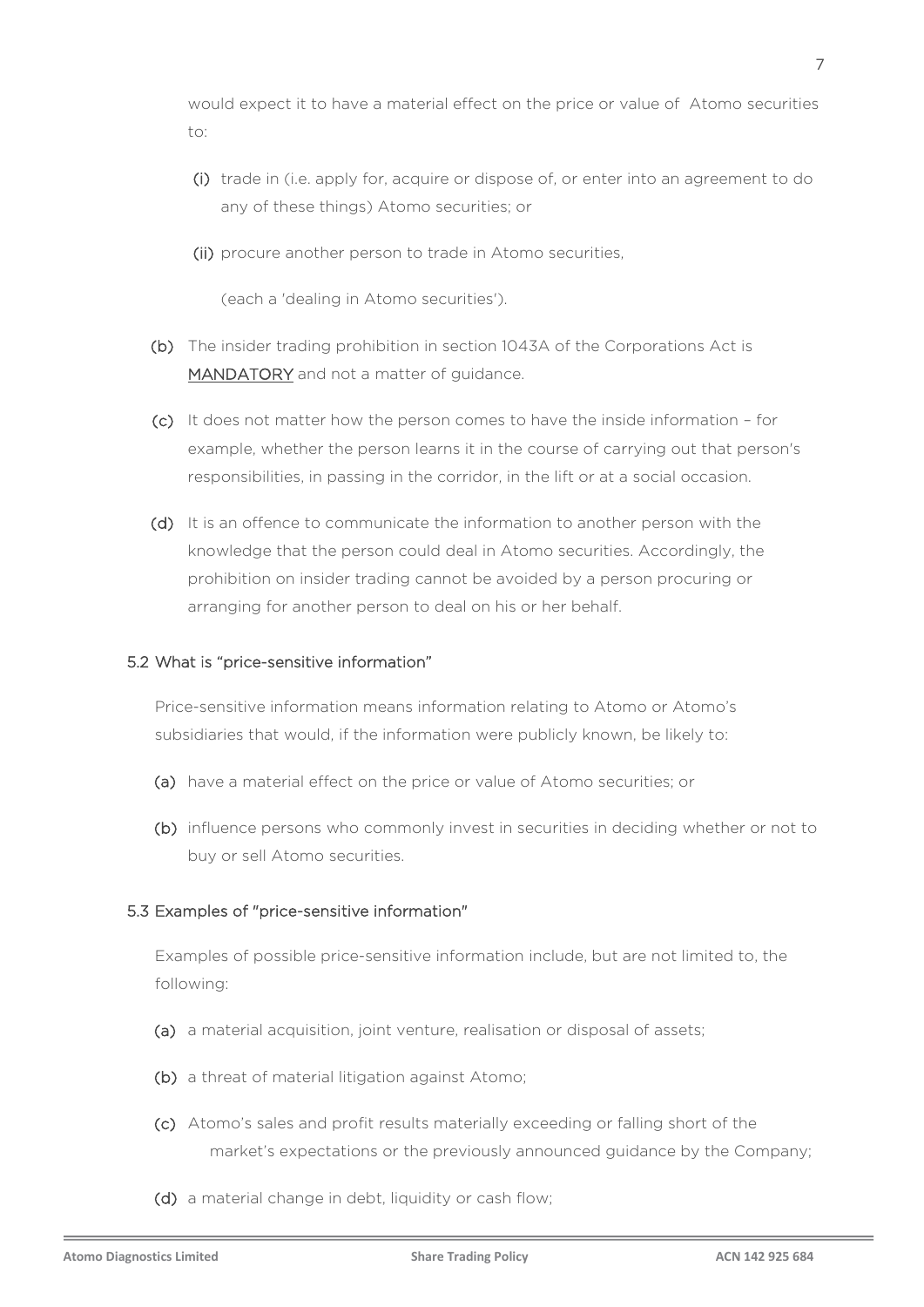- (e) a significant new development proposal (i.e., a new product or technology);
- (f) the signing, or loss, of a major contract;
- (g) a management or business restructuring proposal;
- (h) a change in the capital structure, such as a capital return or the buy back of a financial product;
- (i) a payment of a dividend or a share placement;
- (j) a change to the Board or significant changes in senior management;
- (k) the entering into of an agreement or option to acquire an interest in an asset or business, or to enter into a joint venture or other arrangement in relation to an asset or business; and
- (l) any information required to be announced to the market pursuant to ASX Listing Rule 3.1 (the Continuous Disclosure Rule) which is yet to be released to the market (refer to Atomo's Continuous Disclosure Policy).

#### 5.4 When is the information "generally available"?

Information is generally available if:

- (a) it consists of readily observable matter;
- (b) it has been made known in a manner likely to bring the information to the attention of people who commonly invest in securities of a kind whose price or value might be affected by the information, and, since it was made known, a reasonable period for it to be disseminated among such persons has elapsed;
- (c) it is derived from information which has been made public; or
- (d) it consists of observations, deductions, conclusions or inferences made or drawn from other generally available information.

#### 5.5 Dealing through third parties

The insider trading prohibition extends to dealings by individuals through nominees, agents or other associates, such as family members, family trusts and family companies.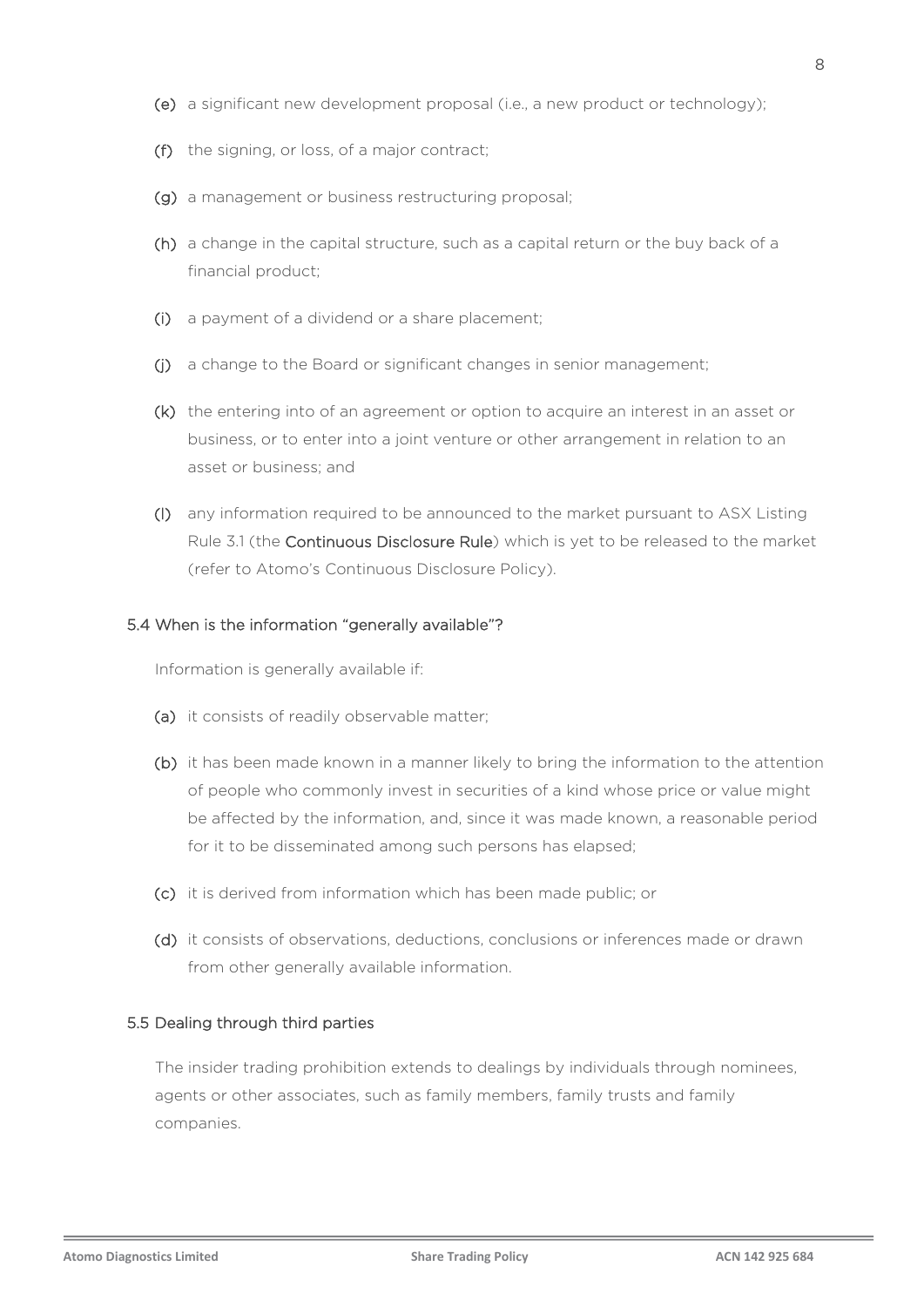#### 5.6 Consequences for breach of the insider trading prohibition

- (a) Breach of the insider trading prohibition by Atomo Personnel or a family member of Atomo Personnel could expose the Atomo Personnel to criminal and civil liability including fines and imprisonment.
- (b) Significantly, a breach of the insider trading prohibition could result in Atomo Personnel or a family member of Atomo Personnel being sued by another party or Atomo for any loss suffered as a result of insider trading.
- (c) Breach of insider trading laws or this Policy will also be regarded by Atomo as serious misconduct which may lead to disciplinary action and/or dismissal.

#### 5.7 Source of information is irrelevant

- (a) Trading is prohibited at any time if the person possesses inside information.
- (b) It does not matter how or where the person obtains the information and it does not have to be obtained from Atomo to constitute inside information. This means that section 1043A of the Corporations Act will apply to any Atomo Personnel who acquire inside information in relation to Atomo securities, regardless of capacity. In such circumstances, the Atomo Personnel is prohibited from dealing in Atomo securities.

#### 5.8 Employee incentive scheme

- (a) The prohibition on trading in Atomo securities does not apply to acquisitions of shares or options by Atomo Personnel made under an employee share or option scheme or performance rights plan, nor does it apply to the acquisition of shares as a result of the exercise of options under an employee option scheme.
- (b) The prohibition does, however, apply to the sale of shares acquired under an employee share or option scheme or performance rights plan and also to the sale of shares acquired following the exercise of an option or performance right granted under an employee option scheme or performance rights plan.

#### 5.9 Director fees

The prohibition on trading in Atomo securities does apply to a Director's election to receive his or her fees in shares or in cash. Accordingly, a Director is prohibited from making such an election during a Closed Period or any other restricted period.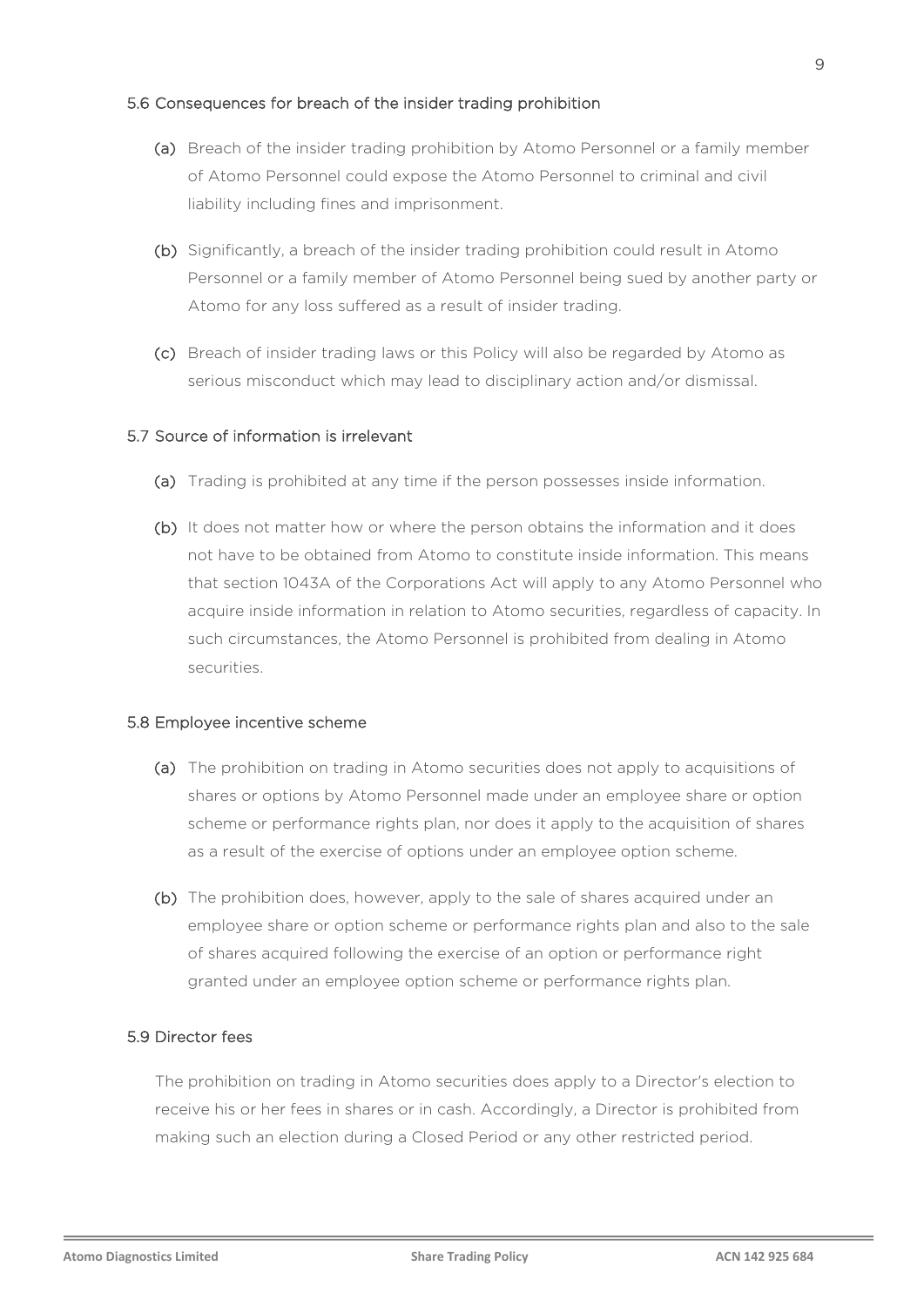#### 5.10 Dealing in shares of other companies

- (a) If Atomo Personnel have "price-sensitive information" relating to a company other than Atomo which is not "generally available", the same insider trading rules outlined above apply to buying and selling securities in that company.
- (b) In the course of performing duties as an employee of Atomo, Atomo Personnel may obtain price-sensitive information relating to another company in a variety of circumstances. Examples include, but are not limited to the following:
	- (i) another company may provide price sensitive information about itself to Atomo in the course of a proposed transaction;
	- (ii) another company with whom Atomo is dealing may provide price sensitive information about a third company; or
	- (iii) information concerning Atomo or actions which may be taken by Atomo (i.e. a planned transaction or strategic change) could reasonably have an effect on a third party company.
- (c) Apart from the application of the insider trading rules to securities in other companies, Atomo Personnel are also bound by a duty of confidentiality in relation to information in respect of third parties obtained in the course of their employment with Atomo.

# 6. Guidelines for Trading in Securities

#### <span id="page-9-0"></span>6.1 General rule

There are certain periods during the year when Atomo Personnel must not deal in Atomo securities given the heightened risk of actual or perceived insider trading. These periods are set out in paragraph [6.2](#page-10-0) and are called Closed Periods.

Atomo Personnel are prohibited from dealing in Atomo securities:

- (a) when in possession of price sensitive information relating to Atomo which is generally not available; and
- (b) during a Closed Period.

The Closed Period trading prohibition does not limit any other obligations of Atomo Personnel prescribed by this Policy.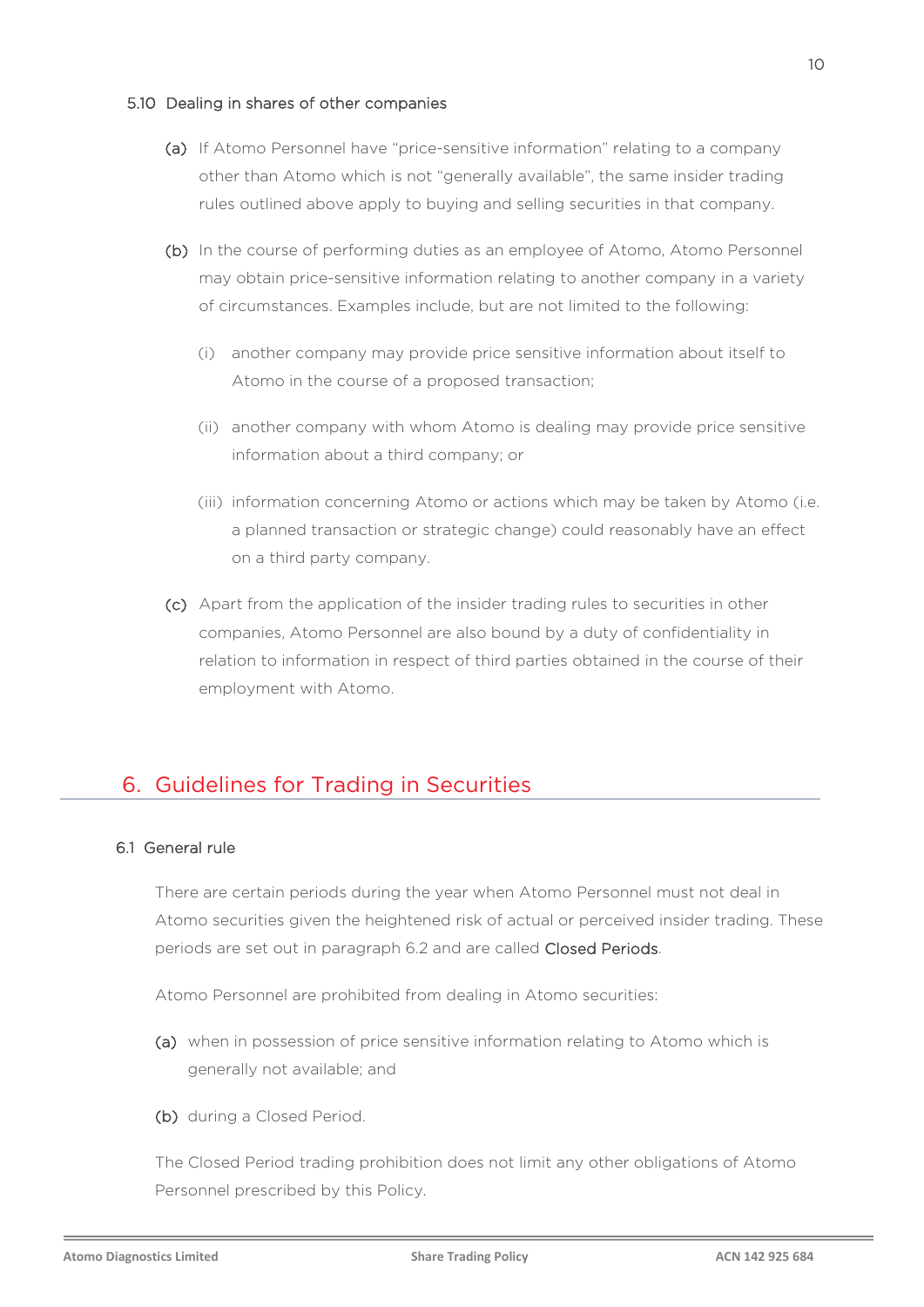#### <span id="page-10-0"></span>6.2 Closed Periods

The following are designated Closed Periods:

- (a) during the period commencing on 1 May and ending one trading day after the release of Atomo's full year financial results to the ASX; and
- (b) during the period commencing on 1 December and ending one trading day after the release of Atomo's half year financial results to the ASX.

#### <span id="page-10-1"></span>6.3 Trading Windows

Atomo Personnel may, provided they are not otherwise prohibited by this Policy from dealing in Atomo securities and comply with the notification procedure in paragraph 6.5, deal in Atomo securities in the following trading windows:

- (a) 20 business days commencing on the first trading day after the release of Atomo's full year financial results;
- (b) 20 business days commencing on the first trading day after the release of Atomo's half year financial results;
- (c) 20 business days commencing on the first trading day after Atomo's Annual General Meeting;
- (d) any other period decided by the Board.

There may be instances when Atomo cannot open a Trading Window, such as when there is in existence price sensitive information that has not been disclosed to the market in reliance on an exception to disclosure under the ASX Listing Rules. If a Trading Window is not opened, no trading is permitted.

At all other times, **outside** a Trading Window, Atomo Personnel are prohibited from dealing in Atomo securities unless they have prior written approval in accordance with section 6.5 of this Policy.

#### 6.4 Other restricted periods

- (a) Key Management Personnel
	- (i) Atomo reserves the right to impose ad hoc restrictions on its Key Management Personnel from trading in its securities in addition to the fixed Closed Periods set out in paragraph [6.2.](#page-10-0)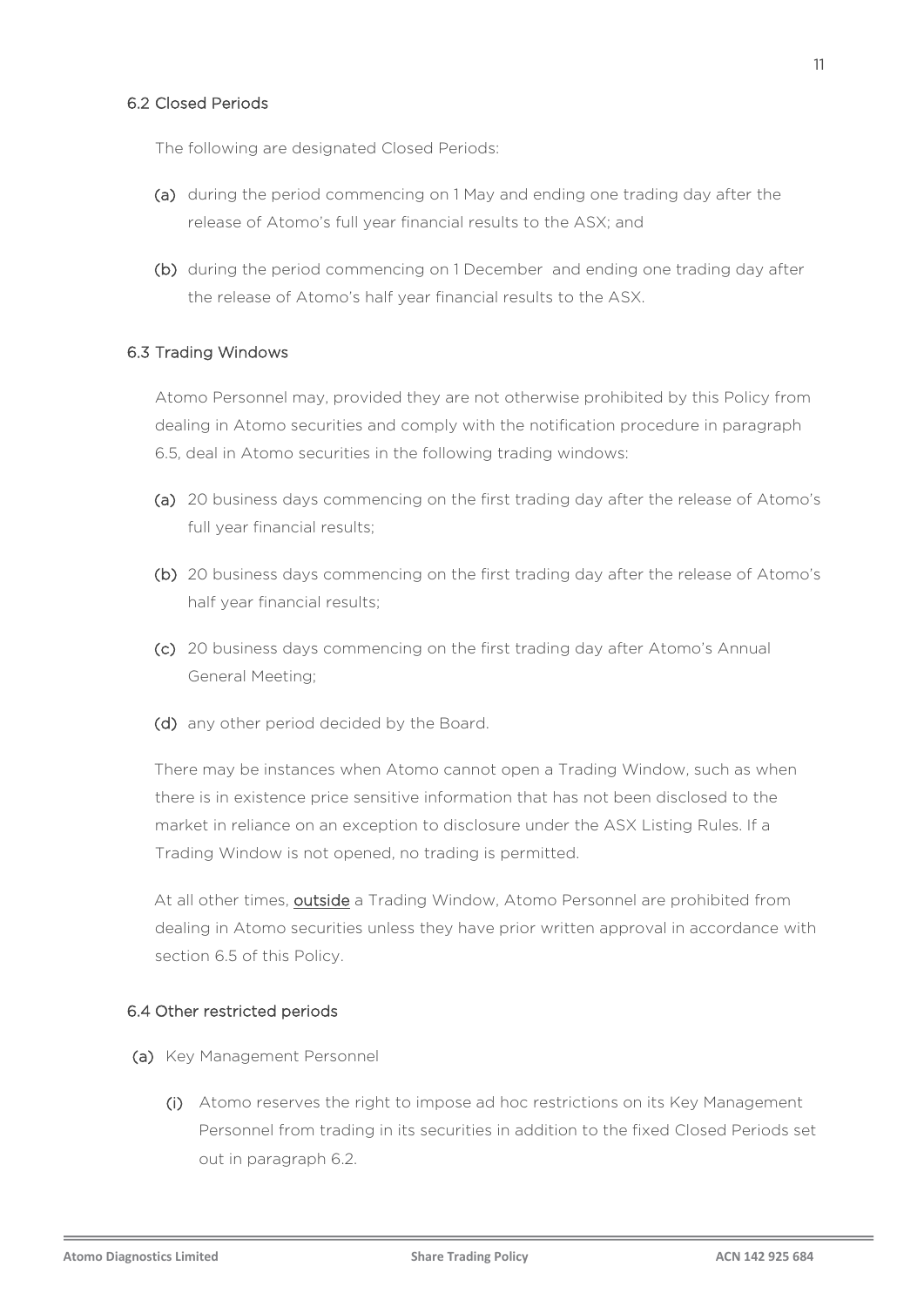- (ii) In determining when ad hoc restrictions should be imposed on its Key Management Personnel, Atomo may have regard to any imminent announcements of market sensitive information it is proposing to make under ASX Listing Rule 3.1.
- (b) Other individuals
	- (i) In addition to the Key Management Personnel, Atomo also reserves the right to impose ad hoc trading restrictions on other Atomo Personnel who are working on a sensitive project or who work closely with, or in close proximity to, a member of Key Management Personnel or who, for any other reason, are likely to have access to confidential market sensitive information.

#### 6.5 Notification and Approval Procedure

If Atomo Personnel propose to deal in Atomo securities at any time, prior to dealing, they must:

- (a) if applicable, obtain prior written authorisation to trade from the relevant authorising officer noted in the table below;
- (b) provide prior written notice to the Company Secretary of their intention to deal; and
- (c) provide written confirmation to the Company Secretary that they are not in possession of inside information.

The requirement for written authorisation, notice and confirmation may be satisfied by email communication.

| Person                             | Authorising Officer                    | Prior notification to<br><b>Company Secretary</b><br>required |
|------------------------------------|----------------------------------------|---------------------------------------------------------------|
| Chair of the Board                 | Chair of the Audit &<br>Risk Committee | Yes                                                           |
| Other Atomo<br>Directors           | Chair of the Board                     | Yes                                                           |
| Key Management<br>Personnel (KMPs) | Managing Director                      | Yes                                                           |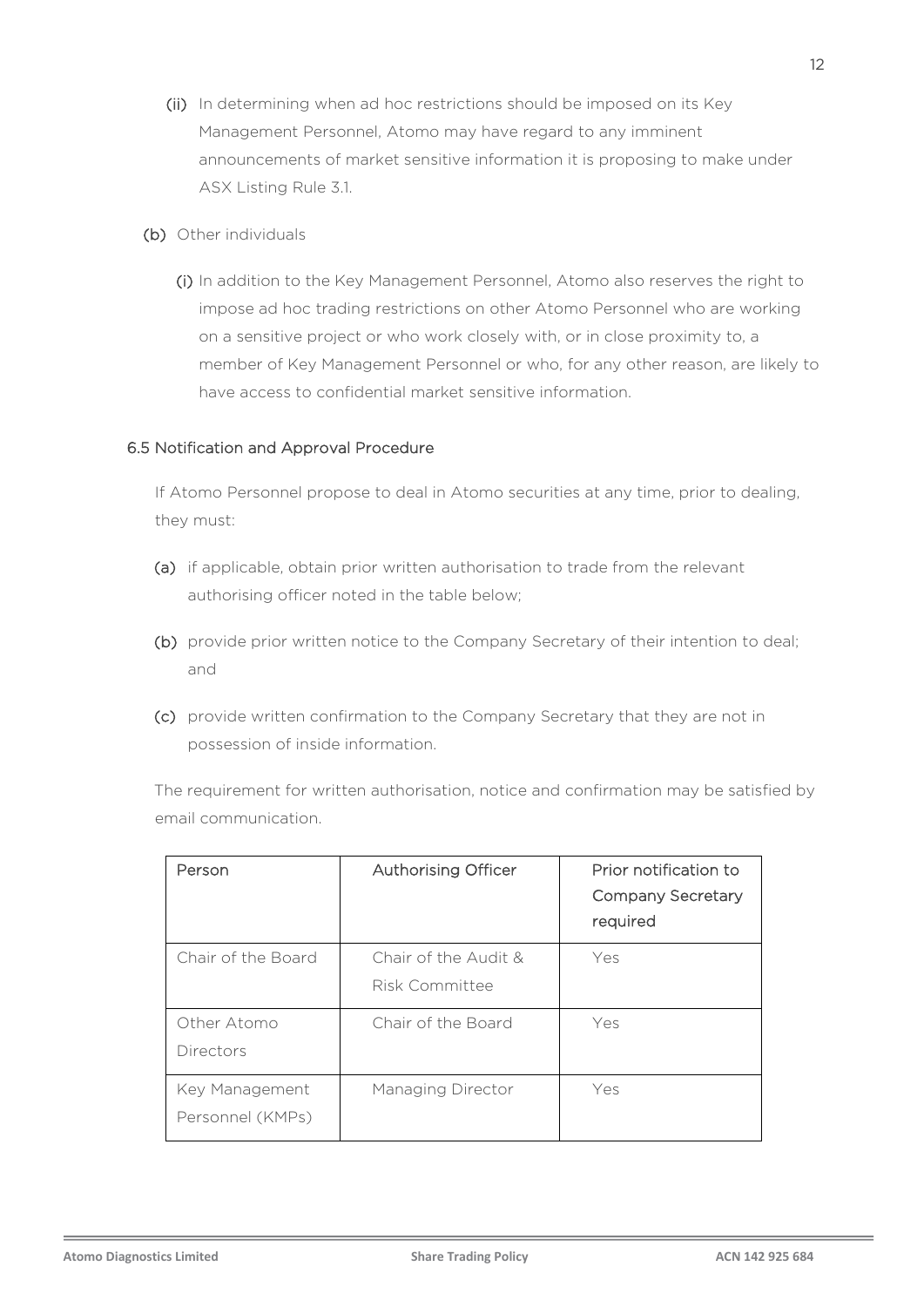| Atomo Personnel                 | N/A. Notification to | Yes |
|---------------------------------|----------------------|-----|
| (excl. KMPs)                    | Company Secretary    |     |
| -during a Trading<br>Window     | only.                |     |
| Atomo Personnel<br>(excl. KMPs) | Managing Director    | Yes |
| -outside a Trading<br>Window    |                      |     |

Any approval to trade is only valid for a period of five (5) trading days from the date of the approval and is automatically deemed to be withdrawn if the person becomes aware of inside information prior to trading.

If approval to trade is refused, the person seeking the approval must keep that information confidential and not disclose it to anyone.

In exceptional circumstances only, a Restricted Person may seek permission to trade in the Company's securities during a Closed Period in accordance with paragraph 6.16 of this Policy.

A member of Key Management Personnel should follow the notification requirements in this paragraph 6.5 if they are aware that their spouse, partner, child or other immediate family member, or trust or other entity controlled by the member of Key Management Personnel (or an investment adviser on their behalf or on behalf of any of the above persons or entities), intends to deal in Atomo securities

#### 6.6 Requirements after trading

Once a member of Atomo Personnel has completed a trade in Atomo securities, the Atomo Personnel must advise the Company Secretary that the trade has been completed and provide the trade confirmation. In the case of Directors, they must provide the information within three (3) business days of the change and must provide sufficient information to enable Atomo to comply with its ASX reporting obligations.

#### 6.7 Trading in derivatives

Atomo Personnel must not trade in any derivative products issued by Atomo.

Derivative products issued by Atomo over its securities include warrants, options and contracts for difference.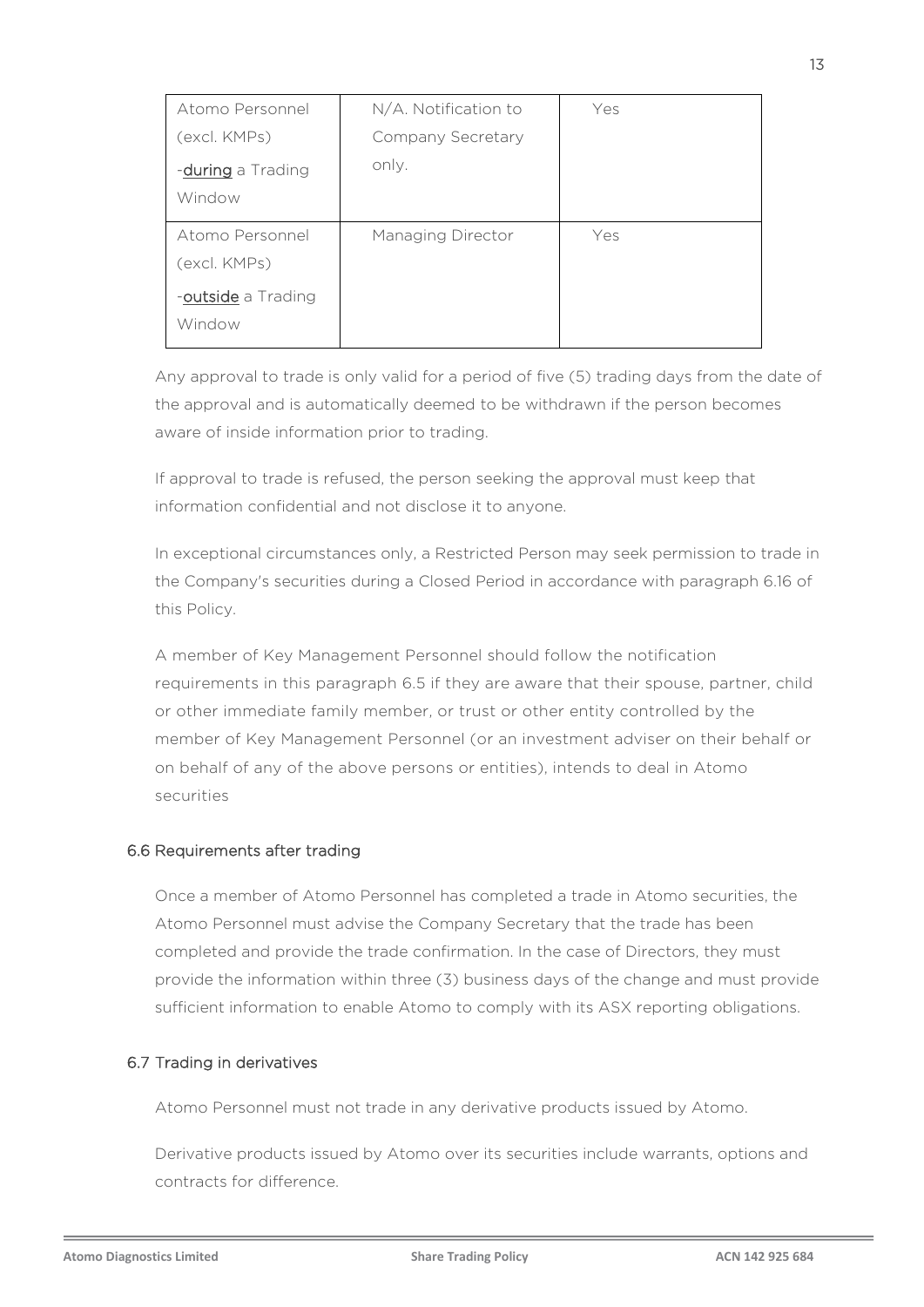#### 6.8 Short term trading

Despite anything to the contrary in this Policy, Atomo Personnel must not engage in short term trading of any Atomo securities. An example of this would be to purchase Atomo shares with an intention to sell them within a 12 month period.

#### 6.9 Short selling

Atomo Personnel must not engage in short selling of Atomo securities.

#### 6.10 Hedging transactions

Key Management Personnel must not enter into an arrangement that would have the effect of limiting their exposure to risk relating to either unvested remuneration, or vested remuneration which remains subject to a holding lock.

#### 6.11 Margin lending and other secured financing arrangements

Key Management Personnel must not enter into any margin lending or other secured financing arrangements in respect of Atomo securities.

#### <span id="page-13-0"></span>6.12 Exceptions

- (a) Atomo Personnel may trade in Atomo securities during a Closed Period if that trading falls within one of the following categories:
	- (i) an acquisition of ordinary shares in Atomo which results from conversion of securities which carry a right of conversion to ordinary shares;
	- (ii) an acquisition of Atomo securities under a bonus issue made to all holders of securities of the same class;
	- (iii) an acquisition of Atomo securities under a dividend reinvestment or top-up plan that is available to all holders or securities of the same class;
	- (iv) a transfer of Atomo securities between a member of Atomo Personnel and someone closely related to that member of Atomo Personnel (such as a spouse, child, family company or family trust) or by a member of Atomo Personnel to his or her superannuation fund, in respect of which prior written clearance has been provided in accordance with the procedures set out in this Policy;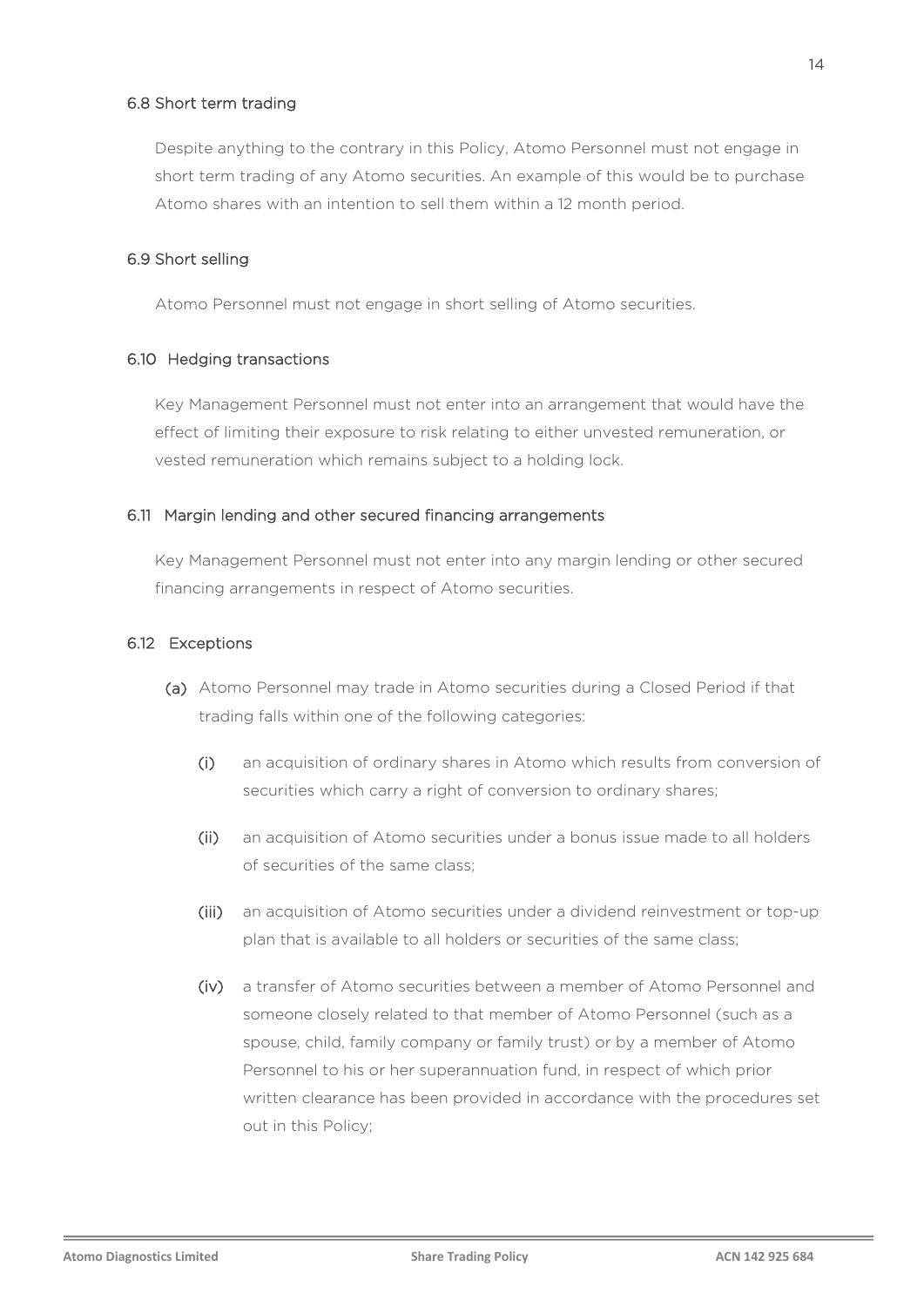- (v) a disposal of securities arising from the acceptance of a takeover offer, scheme of arrangement or equal access buy-back;
- (vi) a disposal of rights acquired under a pro rata issue;
- (vii) an acquisition of securities under a pro rata issue;
- (viii) an investment in, or trading in units of, a fund or other scheme (other than a scheme only investing in Atomo securities) where the assets of the fund or other scheme are invested at the discretion of a third party;
- (ix) where a member of Atomo Personnel is a trustee, trading in Atomo securities by that trust provided that the member of Atomo Personnel is not a beneficiary of the trust and any decision to trade during a Closed Period is taken by the other trustees or by the investment managers independently of the member of Atomo Personnel;
- (x) an undertaking to accept, or the acceptance of, a takeover offer;
- (xi) trading under an offer or invitation made to all or most of Atomo's members, such as a rights issue, a security purchase plan, a dividend or distribution reinvestment plan or an equal access buy-back, where the plan that determines the timing and structure of the offer has been approved by the Board. This includes decisions relating to whether or not to take up the entitlements, the take-up by any underwriter under a renounceable or nonrenounceable pro rata issue and the sale of entitlements required to provide for the take up of the balance of entitlement under a renounceable pro rata issue;
- (xii) a disposal of Atomo securities that is the result of a secured lender or financier exercising their rights under a margin lending or other secured financing arrangement permitted by this Policy;
- (xiii) an acquisition of securities under an employee incentive scheme;
- (xiv) where Atomo has an employee incentive scheme with a member of Atomo Personnel as a trustee of the scheme, an acquisition of securities by that member of AtomoPersonnel in his or her capacity as a trustee of the scheme;
- (xv) an exercise (but not the sale of Atomo securities following exercise) of an option or a right granted under an Atomo employee incentive plan, or the conversion of a convertible security, where the final date for the exercise of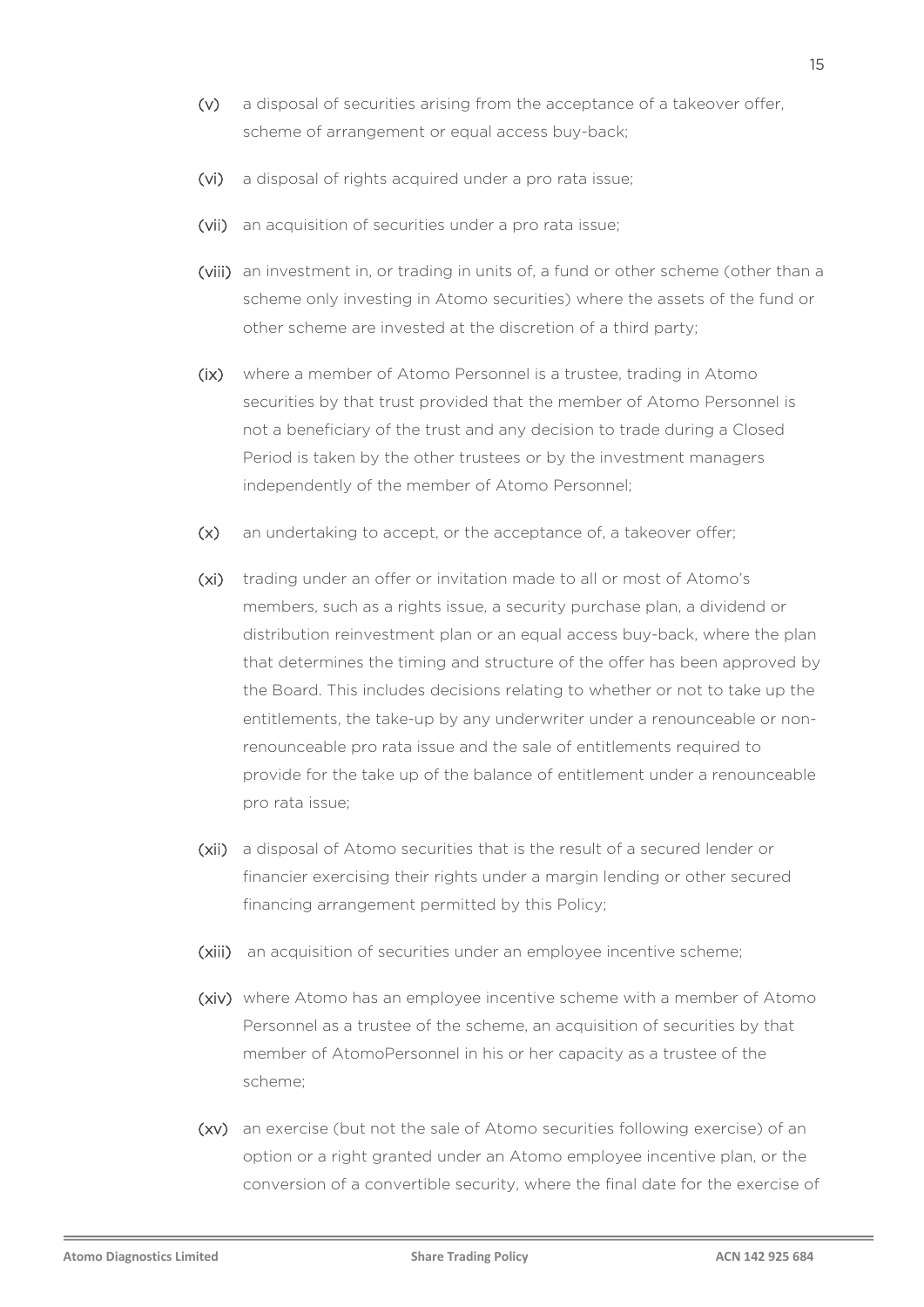the option or right, or the conversion of the security, falls during a Closed Period and Atomo has been in an exceptionally long prohibited period or Atomo has had a number of consecutive Closed Periods and the member of Atomo Personnel could not reasonably have been expected to exercise it at the time when free to do so;

- (xvi) trading under a non-discretionary trading plan for which prior written clearance has been provided in accordance with procedures set out in this Policy and where:
	- a) the member of Atomo Personneldid not enter into the plan or amend the plan during a Closed Period;
	- b) the plan does not permit the member of Atomo Personnel to exercise any influence or discretion over how, when, or whether to trade; and
	- c) this Policy does not allow Atomo Personnel to cancel any such trading plan, or to cancel or otherwise vary the terms of his or her participation in the trading plan during a Closed Period other than in exceptional circumstances; or

(xvii) the obtaining by a Director of a share qualification.

- (b) In respect of any share or option plans adopted by Atomo, it should be noted that it is not permissible to provide the exercise price of options by selling the shares acquired on the exercise of the options unless the sale of those shares occurs outside the Closed Period. Were this to occur at a time when the person possessed inside information, the sale of the Atomo securities would be a breach of insider trading laws, even though the person's decision to sell was not influenced by the inside information that the person possessed and the person may not have made a profit on the sale.
- (c) Where Atomo securities are provided to a lender as security by way of mortgage or charge, a sale that occurs under that mortgage or charge as a consequence of default would not breach insider trading laws.
- (d) Notwithstanding the above, under insider trading laws, a who possesses inside information may be prohibited from trading even where the trading falls within any of the exceptions in paragraph [6.12\(a\)](#page-13-0) of this Policy.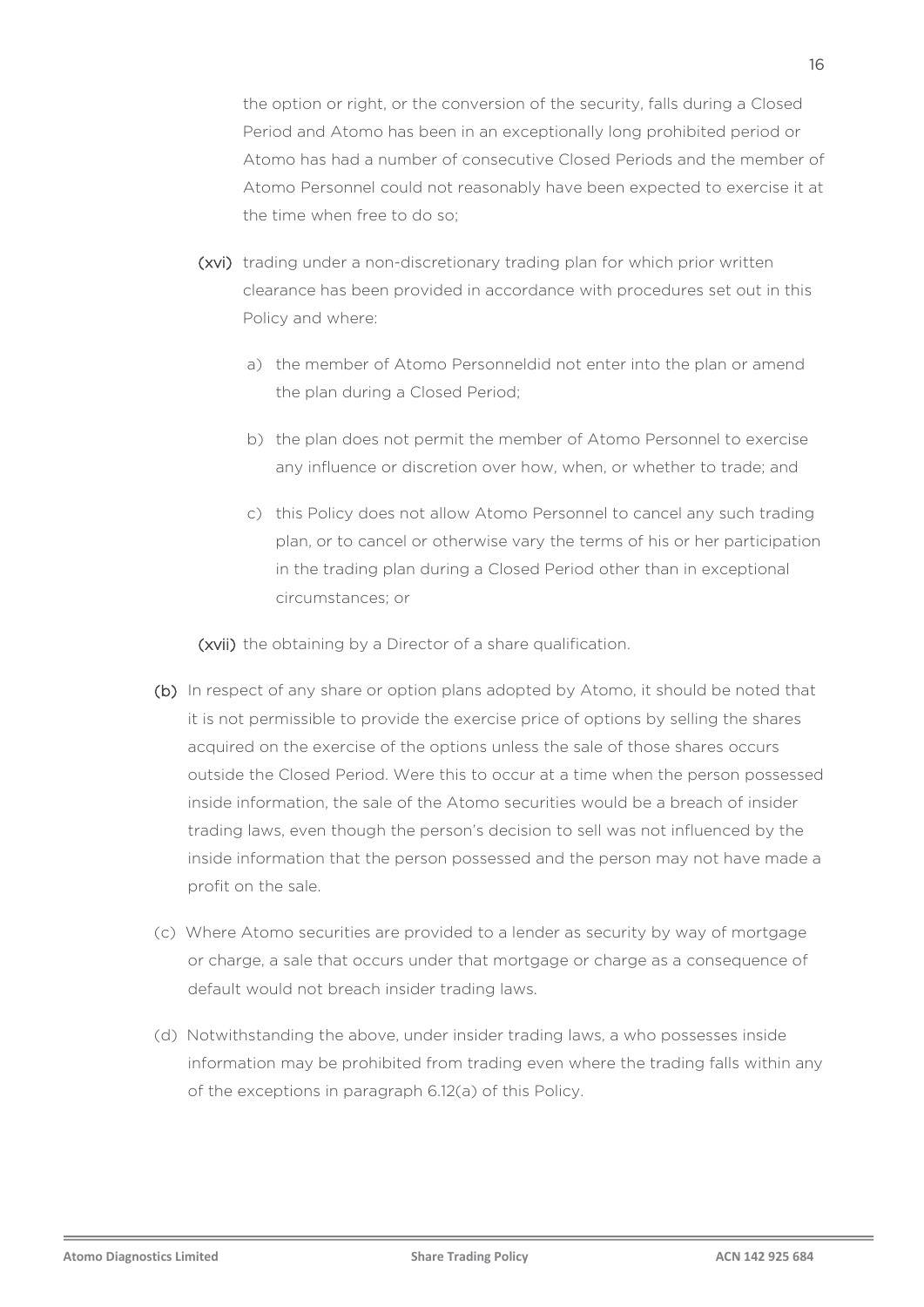#### 6.13 Notification of periods when Restricted Persons can trade

The Company Secretary will endeavour to notify Restricted Persons of the times when they are permitted to buy or sell the Company's securities as set out in paragraph [6.1.](#page-9-0)

#### 6.14 Exceptional circumstances

In exceptional circumstances, a member of Atomo Personnel may trade in Atomo securities during a Closed Period if that person obtains written consent to do so in accordance with paragraph 6.15 of this Policy.

#### 6.15 Procedure for obtaining written consent to trade during a Closed Period

- (a) A member of Atomo Personnel who wishes to trade in Atomo securities during a Closed Period (Applicant) must obtain the prior written consent (which may be provided by way of an email) of:
	- (i) the Chair; or
	- (ii) where the Chair is the Applicant, the chair of the Audit and Risk Committee,

(collectively, the Decision Maker(s)).

- (b) As part of such application, an Applicant must give the Decision Maker(s) a written undertaking that the Applicant complies with paragraph [6.3](#page-10-1) of this Policy.
- (c) The Decision Maker(s) may only provide written permission to trade in Atomo securities during a Closed Period where:
	- (i) the Applicant is in severe financial hardship (or where other exceptional circumstances exist); and
	- (ii) the Decision Maker(s) is satisfied that there is no inside information which has not been disclosed to the ASX.
- (d) An Applicant may be in severe financial hardship if he or she has a pressing financial commitment that cannot be satisfied other than by selling some or all of his or her securities in Atomo.
- (e) In the interests of an expedient and informed determination by the Decision Maker(s), any application for an exemption allowing the sale of Atomo securities during a Closed Period based on financial hardship must be made in writing and be accompanied by copies of relevant supporting documentation, including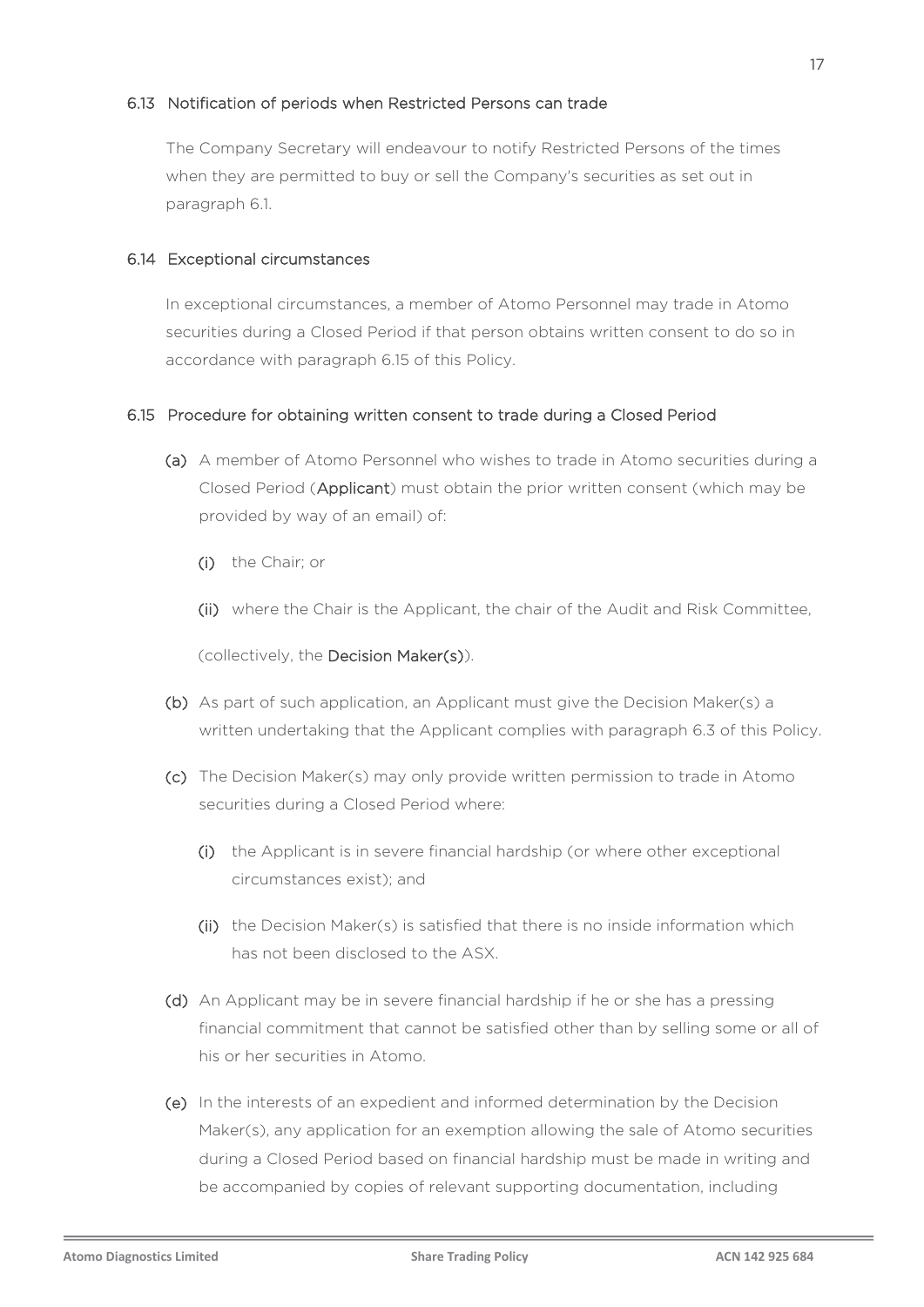contact details of the person's accountant, bank and other such independent institutions. Any exemption, if issued, will be in writing and will contain a specified time period during which the sale of securities can be made.

- (f) Exceptional circumstances may apply to the disposal of Atomo securities by a member of Atomo Personnel if the person is required by a court order, a court enforceable undertaking (for example in a bona fide family settlement, to transfer or sell Atomo securities) or there is some other overriding legal or regulatory requirement to do so. Any application for an exemption allowing the sale of Atomo securities during a Closed Period based on exceptional circumstances must be made in writing and be accompanied by relevant court and/or supporting legal documentation. Any exemption, if issued, will be in writing and will contain a specified time period during which the sale of securities can be made.
- (g) An Applicant seeking clearance to trade must satisfy the Decision Maker(s) that he or she is in severe financial hardship or that their circumstances are otherwise exceptional and that the proposed sale or disposal of the relevant Atomo securities is the only reasonable course of action available.
- (h) Determination as to whether the Applicant is in severe financial hardship or whether a particular set of circumstances exist may only be made by the Decision Maker(s).
- (i) Any permission provided under this paragraph 6.15 must be obtained by the Applicant not less than two trading days before the proposed trading.
- (j) Copies of written approvals must be forwarded to the Company Secretary prior to the approved purchase or sale transaction.
- (k) A clearance to trade can be given or refused by the Decision Maker in its absolute discretion. The decision to refuse clearance is final and binding on the Applicant seeking clearance.
- (l) A clearance to trade can be withdrawn if new information comes to light or there is a change in circumstances.
- (m) If clearance to trade is refused, the Applicant seeking the clearance must keep the information relating to the refusal (including the refusal itself) confidential and not disclose it to anyone.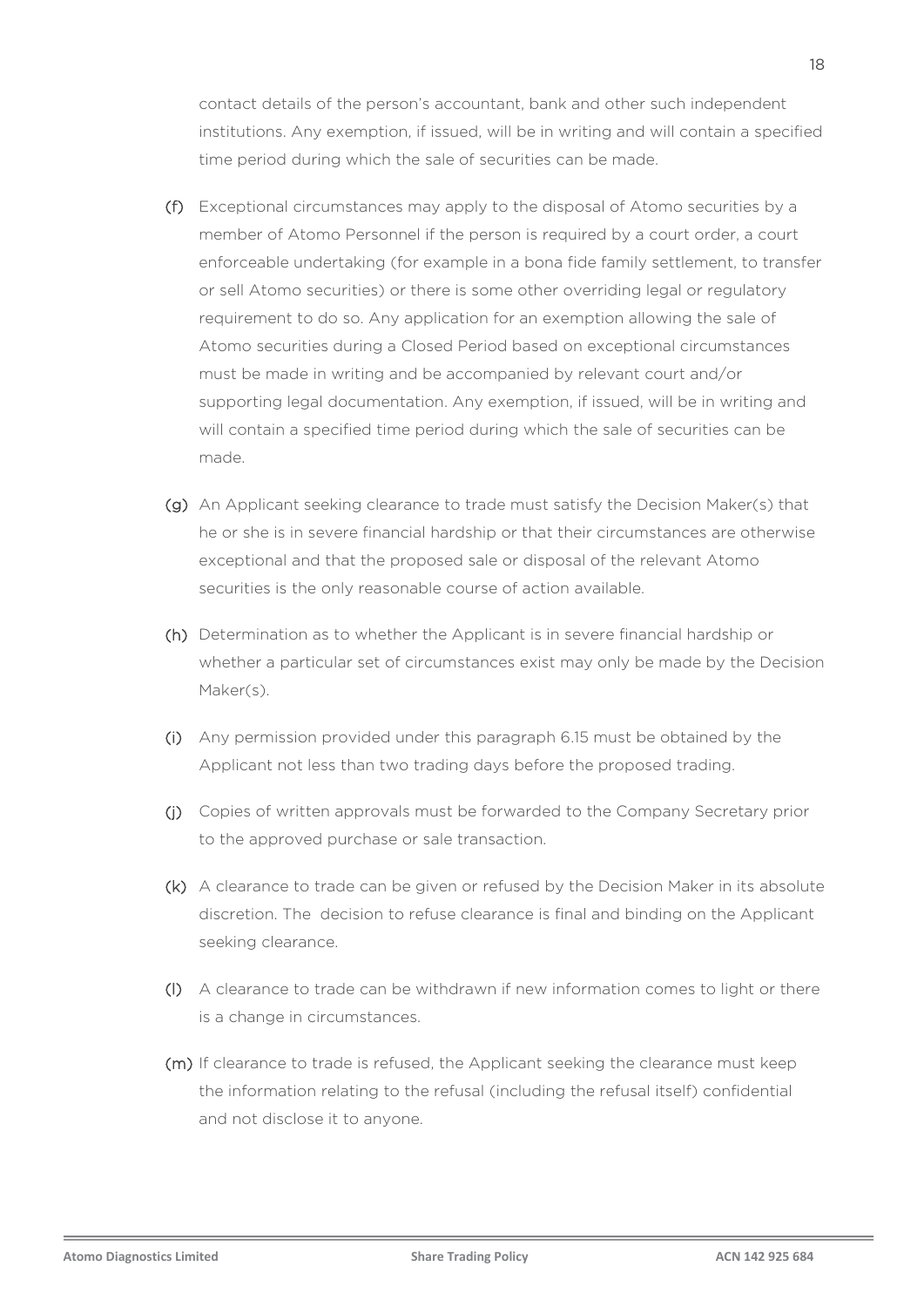#### 6.16 Sales of securities

Atomo Personnel need to be mindful of the market perception associated with any sale of Atomo securities and possibly the ability of the market to absorb the volume of shares being sold. With this in mind, the management of the sale of any significant volume of Atomo securities (i.e. a volume that would represent a volume in excess of 10% of the total securities held by the seller prior to the sale, or a volume to be sold that would be in excess of 10% of the average daily traded volume of the shares of Atomo on the ASX for the preceding 20 trading days) by member of Atomo Personnel must be discussed with the Board prior to the execution of any sale. These discussions must be documented in the form of a file note, to be retained by the Company Secretary.

## 7. ASX Notifications by Directors

- (a) Directors are required to notify the Chair and the ASX of any dealing in Atomo securities (either personally or through a third party) which results in a change in the relevant interests of the Director in Atomo securities.
- (b) While the Corporations Act requires Directors to notify the ASX of any changes to their holdings within 14 days (or if also a substantial shareholder as early as by 9.30am on the next trading day), Atomo is required under the ASX Listing Rules to notify the ASX:
	- (i) of the initial holding of each Director upon appointment and such subsequent dealings within five business days of the change; and
	- (ii) whether the dealing occurred during a Closed Period and if so, whether written clearance was obtained and on what date it was obtained.
- (c) To enable Atomo to comply with these requirements, each Director must enter into a letter agreement with Atomo in a form consistent with the pro forma agreement set out in Attachment 1 to Guidance Note 22 of the ASX Listing Rules. Directors must furnish the relevant information as soon as reasonably possible and in any event no later than three business days after the date of appointment or change, to the Company Secretary who will facilitate the transmission of these notifications to the ASX. Notifications will also be tabled before the Board.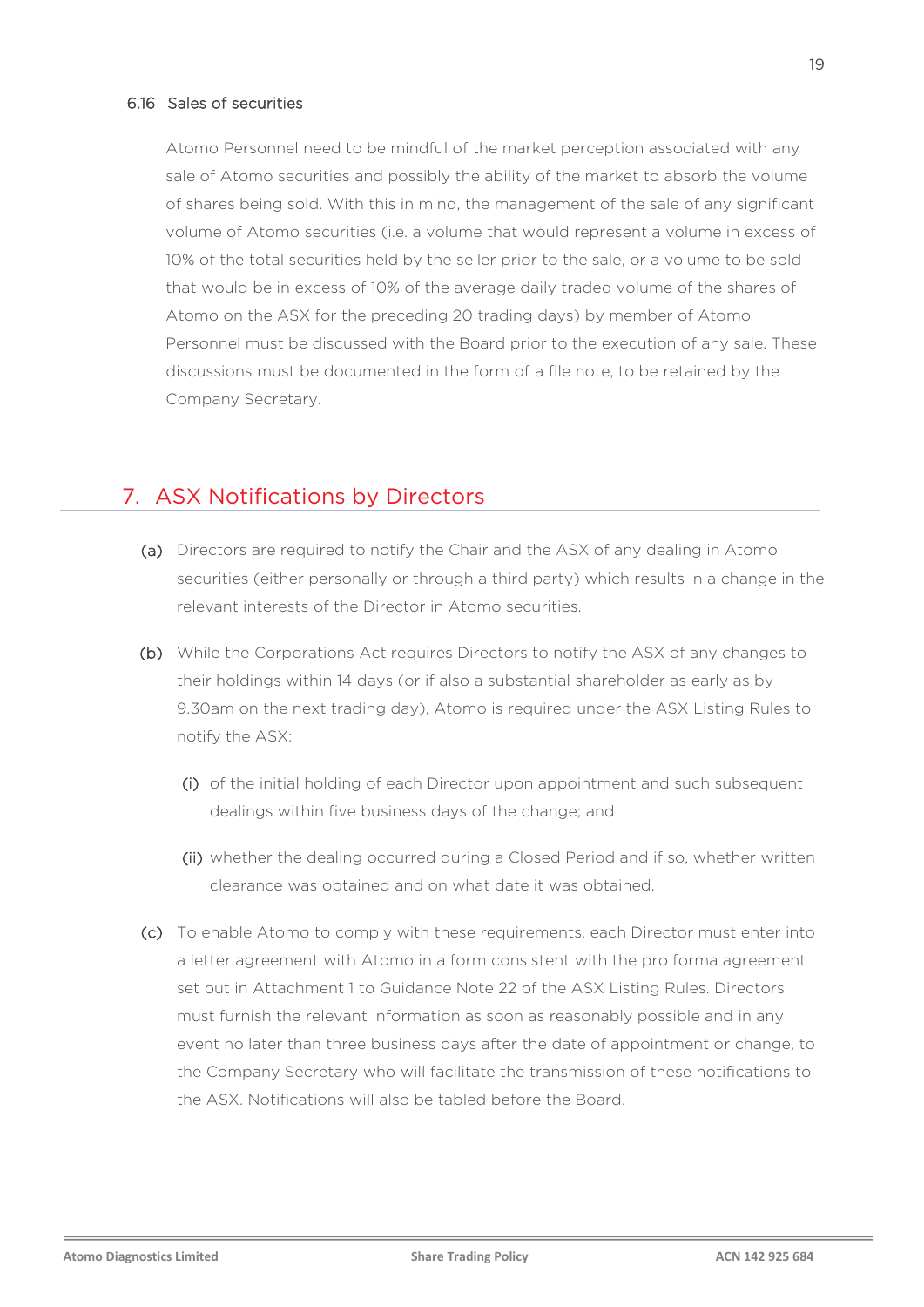## 8. Employment and Monitoring

- (a) To promote understanding of the insider trading prohibition and related Corporations Act provisions and this Policy, a copy of this Policy will be distributed to all Atomo Personnel (present and future) and will be available on Atomo's website.
- (b) The induction procedures for new Atomo Personnel must include the provision of a copy of this Policy.

# 9. Compliance

- (a) Compliance with the rules set out in this Policy is mandatory and is a condition of the employment of Atomo Personnel by Atomo. Infringement of the insider trading provisions can attract a substantial monetary penalty, imprisonment or both in addition to loss of employment or other disciplinary action.
- (b) Any member of Atomo Personnel who does not comply with this Policy will be considered to have engaged in serious misconduct which may result in the termination of their engagement by Atomo.
- (c) Ultimate discretion rests with the Chair in respect of granting a waiver to the requirements of this Policy to allow a member of Atomo Personnel to trade in Atomo securities, provided that to do so would not be illegal.
- (d) A waiver can be given or refused by the Chair in his or her absolute discretion. The Chair's decision to refuse a waiver is final and binding on the person seeking the waiver.

### 10. Review

The Board will review this Policy annually and this Policy may be amended by resolution of the Board.